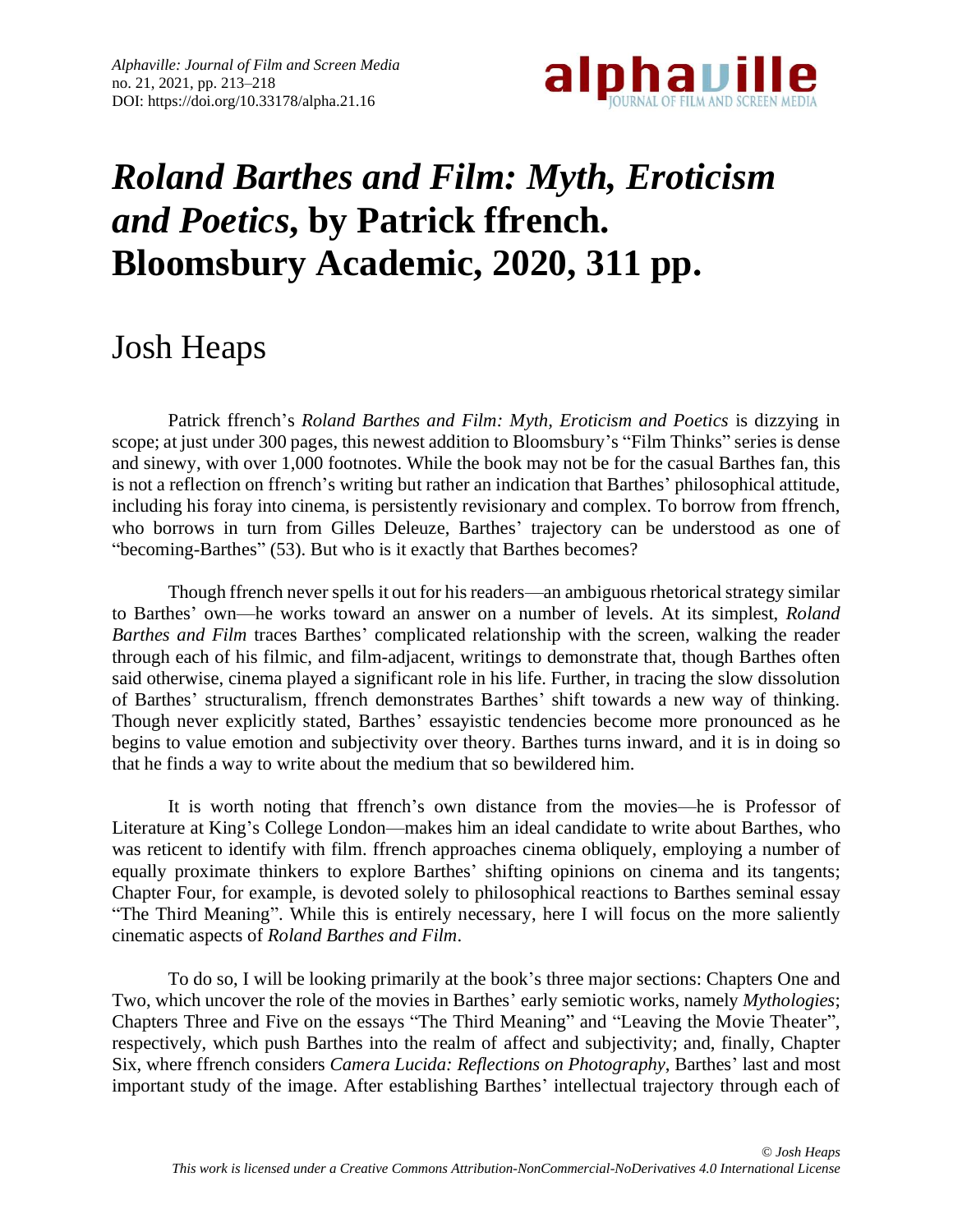these sections, I will briefly consider ffrench's greater, and more conceptual, formulation: that of Barthes as essayist.

The first two chapters of *Roland Barthes and Film* demonstrate Barthes' complicated relationship with images—moving and still—through early essays published in his famed *Mythologies* and elsewhere, namely the short-lived *Revue international de filmologie* and, afterwards, *Le centre d'études des communications de masse.* Through these writings, ffrench establishes Barthes' deep-seated concerns with the screen; though it may seem as if the cinema's rush of images was either too stimulating or not stimulating enough—Barthes' recurring excuse was that "the film is boring or annoys me, save for *this* sequence"—ffrench demonstrates that there is much more to the theorist's ambivalence than ennui (180). In fact, he writes, Barthes was disturbed by "what he calls the 'paradox' of photography", the still image as a "message without a code" (79). The photo's seeming contiguity with its referent makes it an analogical medium entirely unlike literature. By rough extension, Barthes would carry this anxiety over to the screen, albeit tenfold given cinema's hurried procession of still images. Here, Barthes prefigures the work of Deleuze, Peter Wollen, and Christian Metz—the last of whom would consider Barthes a mentor—in puzzling over the screen's language, or lack thereof; as ffrench writes, to Barthes, film "seems to disable analysis as such, to prevent any purchase on the signification of the image, and to constitute the visual image as a tautology—it just *is* what it is; it *is* what it shows" (79). Put simply, cinema short-circuited Barthes' understanding of literary signs, and this disturbed him.

Still, ffrench stresses that beneath this frustration, one begins to see a glimmer of the more complex and affective thinker Barthes will—and perhaps, even here, desires—to become. It is striking, ffrench notes, how even in these early writings, Barthes cannot contain his fascination with certain piercing aspects of the image, in particular, the face. In his cryptic "The Face of Garbo", Barthes contends that the actor's physiognomy presents an almost Benjaminian aura; it is at once alive and dead, kinetic and lifeless—what Barthes call the "face-object" (23). ffrench demonstrates that it is in fact because Barthes cannot theorise Garbo's screened face that he is so attracted to it: quoting Philip Watts, ffrench writes that Barthes' "resistance to it is also a turn toward it; the moving image is both a source of critical distance, and a source of rapture" (2). Drawn by the magic of the image, and its counterpart in the movies, "Barthes will persistently seek to push the boundaries of analysis beyond the limits of semiology" (68).

I would be remiss not to mention the political dimension that ffrench weaves through his book, as Barthes' work coincides with an increasingly politicised intellectual environment inspired by Marx, Freud, and Lacan. In accordance with Louis Althusser, Barthes considers the cinema at once ideologically dangerous and freeing; though movies carry the risk of indoctrinating their viewers, the medium can also provoke an erotics, or *jouissance*, in the subject that bears the potential for an "'other' look, a counter image, another film, which subtly allows the glimpse of another order outside ideology" (36). To Barthes, the utopian power of the movies is twofold: at once counter-ideological and, perhaps more importantly, entirely personal. Though always attuned to the political dimensions of the screen, it is film's subjective dimensions—à la Garbo—that Barthes will pursue in his later work.

In Barthes' essay "The Third Meaning" his embryonic notions of an affective and phenomenological cinema begin to cohere; by extension, ffrench's third chapter of the same name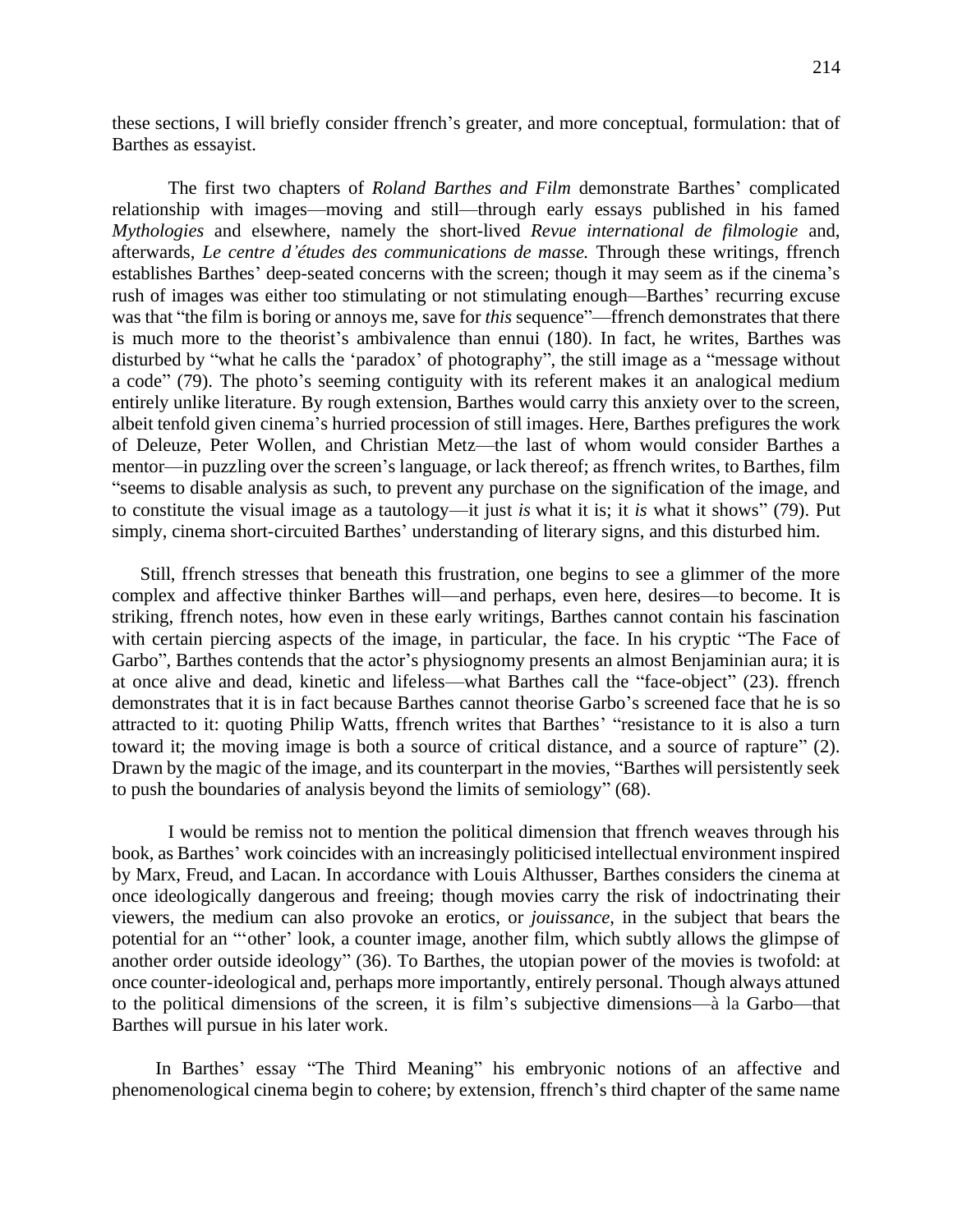marks a profound turn towards establishing Barthes less as a powerhouse intellectual than as a sensitive and ultimately human author. "The Third Meaning" was published in 1970 in an issue of *Cahiers du Cinéma* devoted to Sergei Eisenstein, a director whose attention to politics and theory in both his filmic practice and academic writings was well suited to the journal's increasing militance. Acclimatising to France's growing civil unrest, *Cahiers*, like much of its country's intelligentsia, drew largely on Structuralism, engaging writers like Pascal Bonitzer and Barthes to form an ideological critique of art. In "The Third Meaning", however, Barthes pursues an equally subjective train of thought by continuing his interrogation of the "paradox of the photo". He explores a series of stills from Eisenstein's movies, asking through them, as ffrench puts it, "where, in film, is the text to be identified; where is the *significance*, beyond the sign, the 'work' of meaning" (107)?<sup>1</sup> Here, Barthes pushes past the image's denoted and connoted meaning—what it shows and what it symbolises—and towards its strange ability to puncture the spectator: "a third 'supplementary' level which [Barthes] names 'obtuse'" (107). This third meaning is paradoxically defined by its semiotic liberation, a signifier without a signified whose power over the viewer as stated earlier—is at once troubling and attractive.

It is in "The Third Meaning", among other texts, where ffrench demonstrates Barthes' turn from theory to emotion; the essay "brings into play the shift in [Barthes'] own writing away from issues of ideology and codification" (107). As ffrench, writes, "the 'emotive' reception by Barthes as subject enter[s] into tension with the theoretically framed 'materialist' analysis of the text" (108). Though passion can be traced in Barthes' earlier film work—*Mythologies* is at once a critique of myth and, in essays like "Garbo", a poeticising of the image—"The Third Meaning" finds Barthes endowing film "with a quasi-phenomenological quality, a morality, and an affective status. The third meaning is not definitive; its reading is conjectural" (109). Furthering this theme of spectatorship, ffrench touches briefly on Barthes' subsequent essay "Leaving the Movie Theater", which projects the obtuse meaning from the screen into the space of the cinema theatre. To Barthes, the theatre's hypnotic darkness and congregation of bodies contributes to the *jouissance* radiating from its flickering images; just as the third meaning can be used to counter cinema's ideological lure, so too does the space of the theatre offer a way to unstick oneself from the film's powerful influence. Most striking, however, is Barthes' continued push towards affect and subjectivity; "despite the lure of the screen", ffrench stresses, the frustrated Barthes enjoys "the erotic possibilities allowed by the crepuscular anonymity of the cinema as a space" (186). In "Leaving the Movie Theater", as in "The Third Meaning", Barthes calls for a different and sympathetic way of understanding art; subsequently, a character begins to develop in these later writings: the rebirth of the "Author-God" Barthes killed off almost ten years before ("Death" 146).

Barthes' subjectivity comes to a head in *Camera Lucida*, in which he demonstrates a new critical practice based on affect. Though the text is often understood as exploring the still image, ffrench problematises the separation of photography and film by demonstrating that Barthes considers the photograph the kernel of cinema; "a reflection of research into the essence or 'noeme' of photography is thus a precondition for a theory of film" (211). ffrench reconciles the two mediums and, in doing so, applies much of *Camera Lucida* to the screen. Both photography and cinema, then, are grounded in the capture of the "real", and it is here where Barthes locates his obtuse meaning. Certain images, he posits, glimmer with the "thereness" of the captured referent; "the *this has been* of the photograph thus involves the resurrection of that which the subject knows to be dead" (213). Barthes' famous example is the Winter Garden photo "in which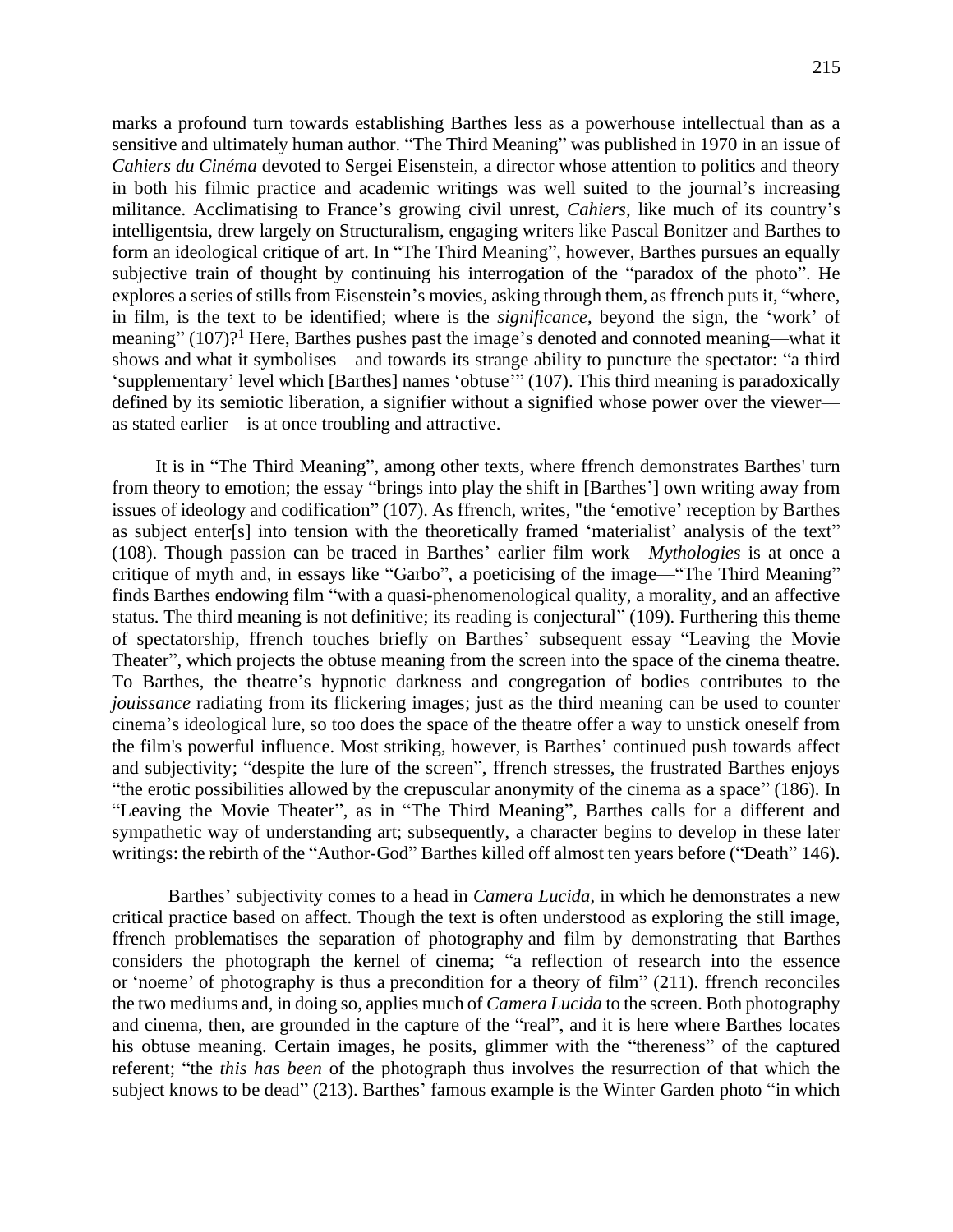he recognizes the true essence of his mother," whose death inspired *Camera Lucida* (210). This picture, innocuous to anyone but Barthes, "captures something of her being" in ways that nothing else can (231). Beyond *Camera Lucida,* ffrench positions Barthes' mother as the linchpin to her son's filmic work, establishing a Proustian link between, for instance, the rice powder perfume she wore and the pallid face of Garbo. This last project casts a wholly personal light on Barthes' oeuvre, rooting the third meaning, or *punctum*—the image's piercing aspect—within a personal ontology: a futile "reliving of a past experience of *what has been*, but in the present" (239). Published in February 1980, only a number of days before the accident that would end Barthes' life, *Camera Lucida* may cast a melancholic shadow over its author's body of work, but—as ffrench shows—it also imbues it with life and history.

*Roland Barthes and Film* draws attention to Barthes' increasingly personal and loose rhetorical style, and it is in this light that it formulates Barthes as an essayist, a contemplative and experimental writer whose work floats somewhere between theory and art, fact and fiction, and poetry and literature; ffrench may not use the term explicitly, but it underlies his project's attention to Barthes' "approach which is 'aslant,' as with the 'voice-off' in film" (187). Barthes' slow turn towards ambivalence and individuality indicates, consciously or not, an essayistic practice. Characterising this tendency is crucial, not only in understanding Barthes' own work, but in appreciating his hope for the future of criticism and cinema—one less interested in the text||spectator binary than a technique "oscillating between resistance and fascination, critical distance and habitual, improvisatory *jouissance*" (95). When, in a *Cahiers* interview, "Barthes suggests that cinema has a responsibility not to offer 'exact' constructions of meaning, not to explicitly communicate this 'final sense,' but to 'suspend' meaning," he is pushing for a new, namely essayistic, way to see the world (88).

While *Roland Barthes and Film* often indicates Barthes' "wishes for a grammatical mode, which would 'speak lightly'", it does little to tie it all together; given ffrench's care and research, it comes as a surprise that his two-page conclusion does little to typify Barthes' belief that film provokes "other ways of seeing which mobilize the critical potential of fetishism, fascination, and affect so as to evoke the imagining of the 'other film'" (187, 274). The reader is left wanting an ending that better explains what can be taken from Barthes' complex and reflexive film theory. While ffrench's indeterminacy is somewhat ameliorated in a podcast interview where he provides—however retroactively—the seeds of a more satisfying conclusion, it is perhaps best understood in the light of Barthes' own rhetorical strategy: one less concerned with fact and accuracy than with investigation and heart.<sup>2</sup>

#### **Notes**

<sup>1</sup> It should be noted that in "The Third Meaning", like in "The Face of Garbo", Barthes considers film through static images. Not only is this ironic, given Eisenstein's interest in fast-paced montage, but it also re-establishes a persistent tension in Barthes' work between photography and film. His unwillingness to reconcile the two is explored in *Camera Lucida.*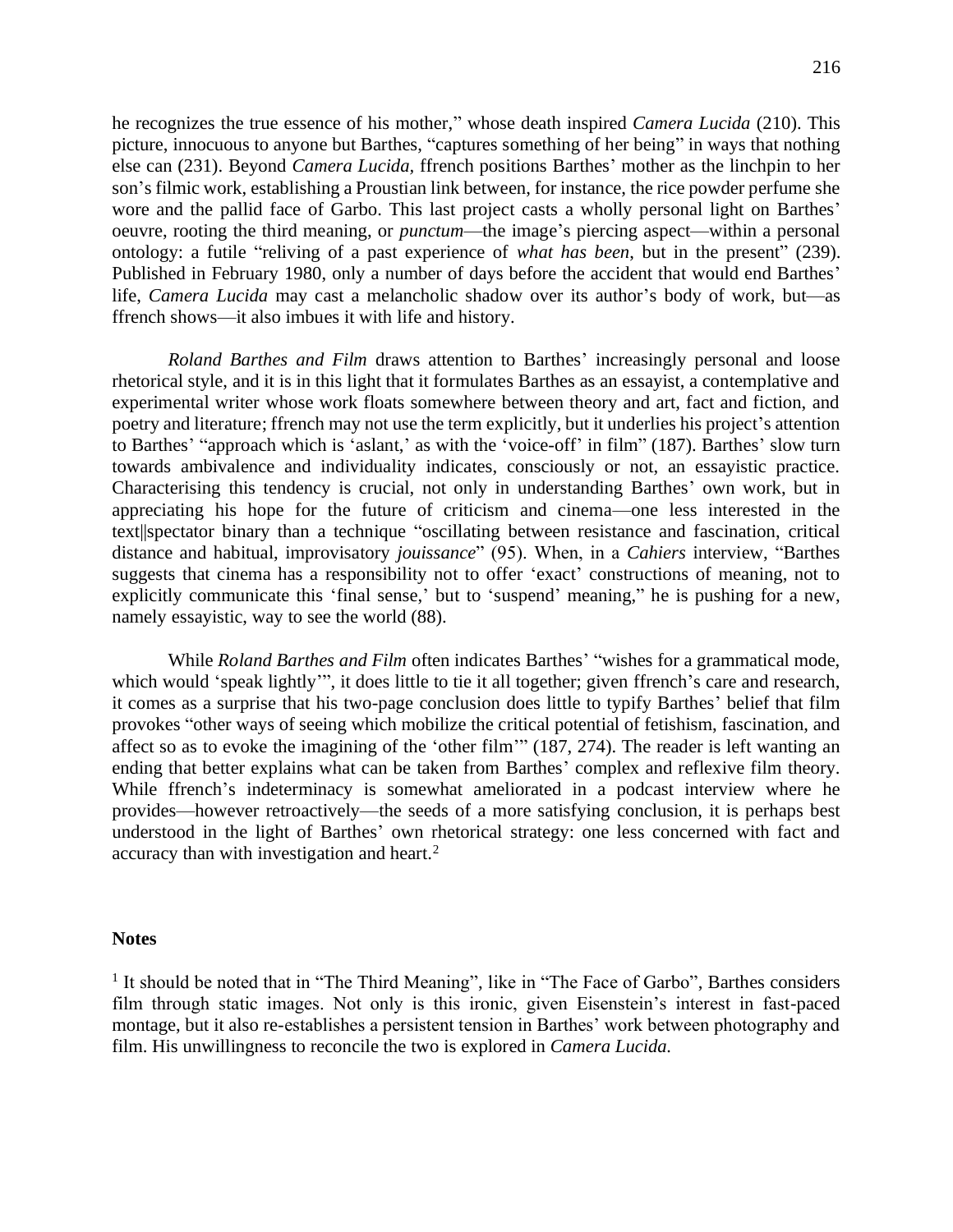<sup>2</sup> On the *New Books in Film* podcast, ffrench characterises Barthes' rhetorical approach as "a strictly human interrogation", itself a quote from Barthes' essay "The World as Object" (1964). ffrench writes, "I don't do this in the book, but I think one can think of [this phrase] as describing Barthes' approach to film as such, as focused on ambivalence—not providing a kind of definitive theory of film or a naming of different objects, but a subtle human interrogation, which I think one could also see, this constant ambivalence, as a constant wish to imagine differently." In texts like "The Third Meaning", he continues, Barthes attempts "to imagine the other film, to unstick oneself from the allure of the screen by imagining differently. And I think that's what film theory means for Barthes, to speculate and imagine differently—to use theory not as a kind of system or model but as a mode of interrogation".

### **References**

- Althusser, Louis. "Ideology and Ideological State Apparatuses (Notes towards an Investigation)." *Lenin and Philosophy and Other Essays*, translated by Ben Brewster, NYU, 2001, pp. 85−126.
- Barthes, Roland. *Camera Lucida: Reflections on Photography*. Translated by Richard Howard, Hill and Wang, 1980.
- ---. "The Death of the Author." *Image / Music / Text*, translated by Stephen Heath, Hill and Wang, 1977, pp. 142−7.
- ---. "The Face of Garbo*.*" *Mythologies*, translated by Annette Lavers, Farrar, Straus and Giroux, 1972, pp. 56−8.
- ---. "Leaving the Movie Theater." *The Rustle of* Language, translated by Richard Howard, Hill and Wang, 1986, pp. 345−49.
- ---. *Mythologies*. Translated by Annette Lavers, Farrar, Straus and Giroux, 1972.
- ---. "The Third Meaning." *A Barthes Reader*, edited by Susan Sontag, Hill and Wang, 1985, pp. 317−34.
- Deleuze, Gilles, and Félix Guattari. *A Thousand Plateaus*. Translated by Brian Massumi, Minnesota UP, 1987.
- "Patrick ffrench, 'Roland Barthes and Film: Myth, Eroticism and Poetics.'" *New Books in Film,*  16 Sept. 2020, [newbooksnetwork.com/patrick-ffrench-roland-barthes-and-film-myth](https://newbooksnetwork.com/patrick-ffrench-roland-barthes-and-film-myth-eroticism-and-poetics-bloomsbury-2019)[eroticism-and-poetics-bloomsbury-2019.](https://newbooksnetwork.com/patrick-ffrench-roland-barthes-and-film-myth-eroticism-and-poetics-bloomsbury-2019)